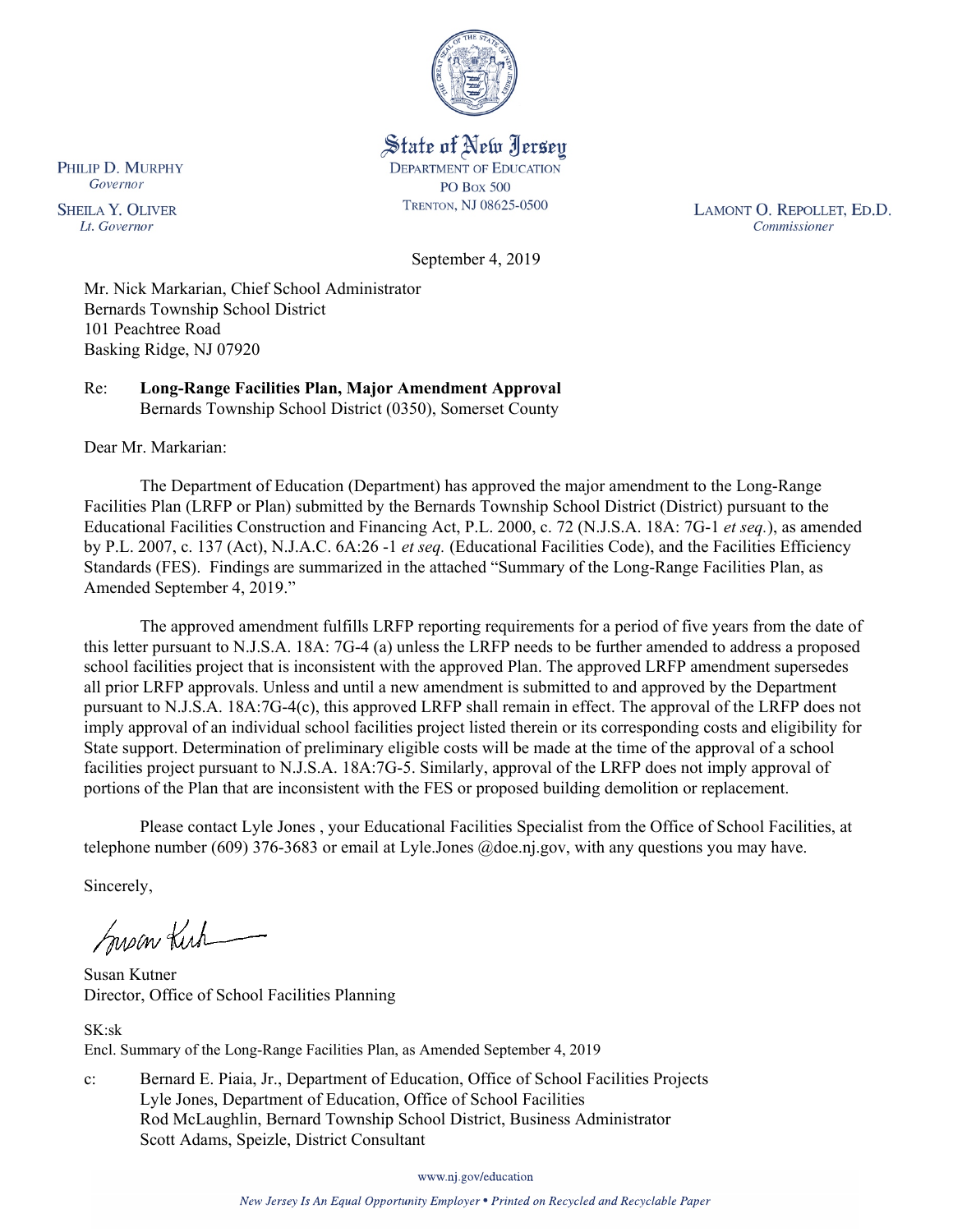# **Bernards Township School District (0350) Summary of the Long-Range Facilities Plan, as Amended September 4, 2019**

The Department of Education (Department) has completed its review of the major amendment to the Long-Range Facilities Plan (LRFP or Plan) submitted by the Bernards Township School District (District) pursuant to the Educational Facilities Construction and Financing Act, P.L. 2000, c. 72 (N.J.S.A. 18A: 7G-1 *et seq.*), as amended by P.L. 2007, c. 137 (Act), N.J.A.C. 6A:26-1 et seq. (Educational Facilities Code), and the Facilities Efficiency Standards (FES).

The following provides a summary of the District's approved amended LRFP. The summary is based on the standards set forth in the Act, the Educational Facilities Code, the FES, District-reported information in the Department's LRFP reporting system, and supporting documentation. The referenced reports in *italic* text are standard reports available on the Department's LRFP website.

#### **1. Inventory Overview**

The District is classified as a Regular Operating District (ROD) for funding purposes. It provides services for students in grades PK-12.

The District identified existing and proposed schools, sites, buildings, rooms, and site amenities in its LRFP. Table 1 lists the number of existing and proposed district schools, sites, and buildings. Detailed information can be found in the *School Asset Inventory Report* and the *Site Asset Inventory Report.*

**As directed by the Department, school facilities projects that have received initial approval by the Department and have been approved by the voters, if applicable, are represented as "existing" in the LRFP.** Approved projects that include new construction and/or the reconfiguration/reassignment of existing program space are as follows: n/a.

## **Table 1: Number of Schools, School Buildings, and Sites**

|                                              | <b>Existing</b> | <b>Proposed</b> |
|----------------------------------------------|-----------------|-----------------|
| Number of Schools (assigned DOE school code) |                 |                 |
| Number of School Buildings <sup>1</sup>      |                 |                 |
| Number of Non-School Buildings <sup>2</sup>  |                 |                 |
| Number of Vacant Buildings                   |                 |                 |
| Number of Sites                              |                 |                 |

*1 Includes district-owned buildings and long-term leases serving students in district-operated programs 2 Includes occupied district-owned buildings not associated with a school, such as administrative or utility buildings*

Based on the existing facilities inventory submitted by the District:

- Schools using leased buildings (short or long-term):  $n/a$
- Schools using temporary classroom units (TCUs), excluding TCUs supporting construction: n/a
- Vacant/unassigned school buildings:  $n/a$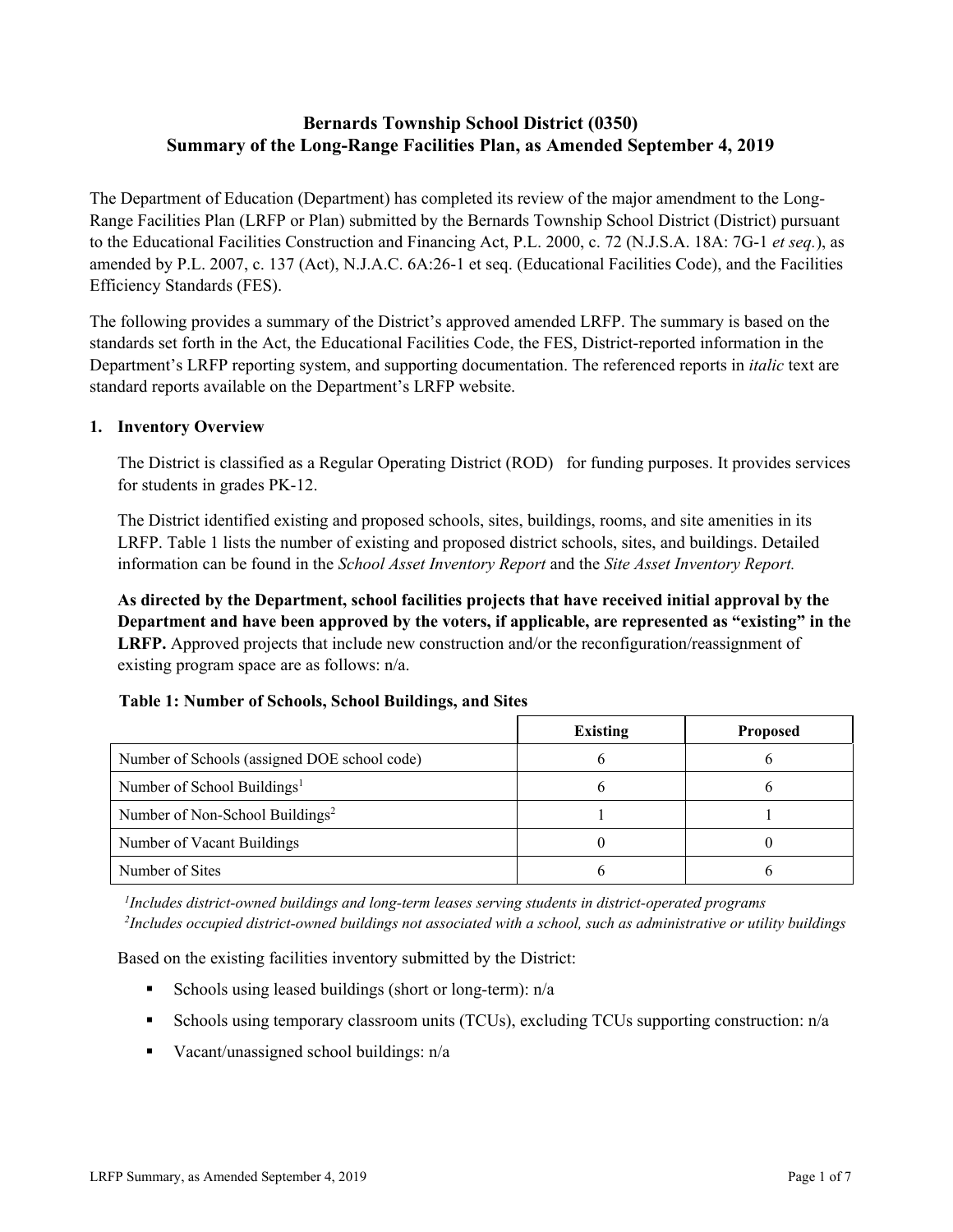**FINDINGS** The Department has determined that the proposed inventory is adequate for approval of the District's LRFP amendment. However, the LRFP determination does not imply approval of an individual school facilities project listed within the LRFP; the District must submit individual project applications for project approval.

## **2. District Enrollments**

The District determined the number of students, or "proposed enrollments," to be accommodated for LRFP planning purposes on a district-wide basis and in each school.

The Department minimally requires the submission of a standard cohort-survival projection using historic enrollment data from the Application for School State Aid (ASSA) or NJ Smart. The cohort-survival method projection method forecasts future students based upon the survival of the existing student population as it moves from grade to grade. A survival ratio of less than 1.00 indicates a loss of students, while a survival ratio of more than 1.00 indicates the class size is increasing. For example, if a survival ratio tracking first to second grade is computed to be 1.05, the grade size is increasing by 5% from one year to the next. The cohort-survival projection methodology works well for communities with stable demographic conditions. Atypical events impacting housing or enrollments, such as an economic downturn that halts new housing construction or the opening of a charter or private school, typically makes a cohort-survival projection less reliable.

#### **Proposed enrollments are based on a standard cohort-survival enrollment projection.**

Adequate supporting documentation was submitted to the Department to justify the proposed enrollments. Table 2 provides a comparison of existing and projected enrollments. All totals include special education students.

| <b>Grades</b>                | <b>Existing Enrollments</b><br>2018-19 | <b>District Proposed Enrollments</b><br>2023-24 |
|------------------------------|----------------------------------------|-------------------------------------------------|
| PK (excl. private providers) | 56                                     | 56                                              |
| Grades K-5                   | 2,050                                  | 1,768                                           |
| Grades 6-8                   | 1,317                                  | 1,089                                           |
| Grades 9-12                  | 1,863                                  | 1.677                                           |
| <b>Totals K-12</b>           | 5,286                                  | 4,590                                           |

#### **Table 2: Enrollments**

**FINDINGS** The Department has determined the District's proposed enrollments to be acceptable for approval of the District's LRFP amendment. The Department will require a current enrollment projection at the time an application for a school facilities project is submitted incorporating the District's most recent enrollments in order to verify that the LRFP's planned capacity is appropriate for the updated enrollments.

#### **3. District Practices Capacity**

Based on information provided in the room inventories, *District Practices Capacity* was calculated for each school building to determine whether adequate capacity is proposed for the projected enrollments based on district scheduling and class size practices. The capacity totals assume instructional buildings can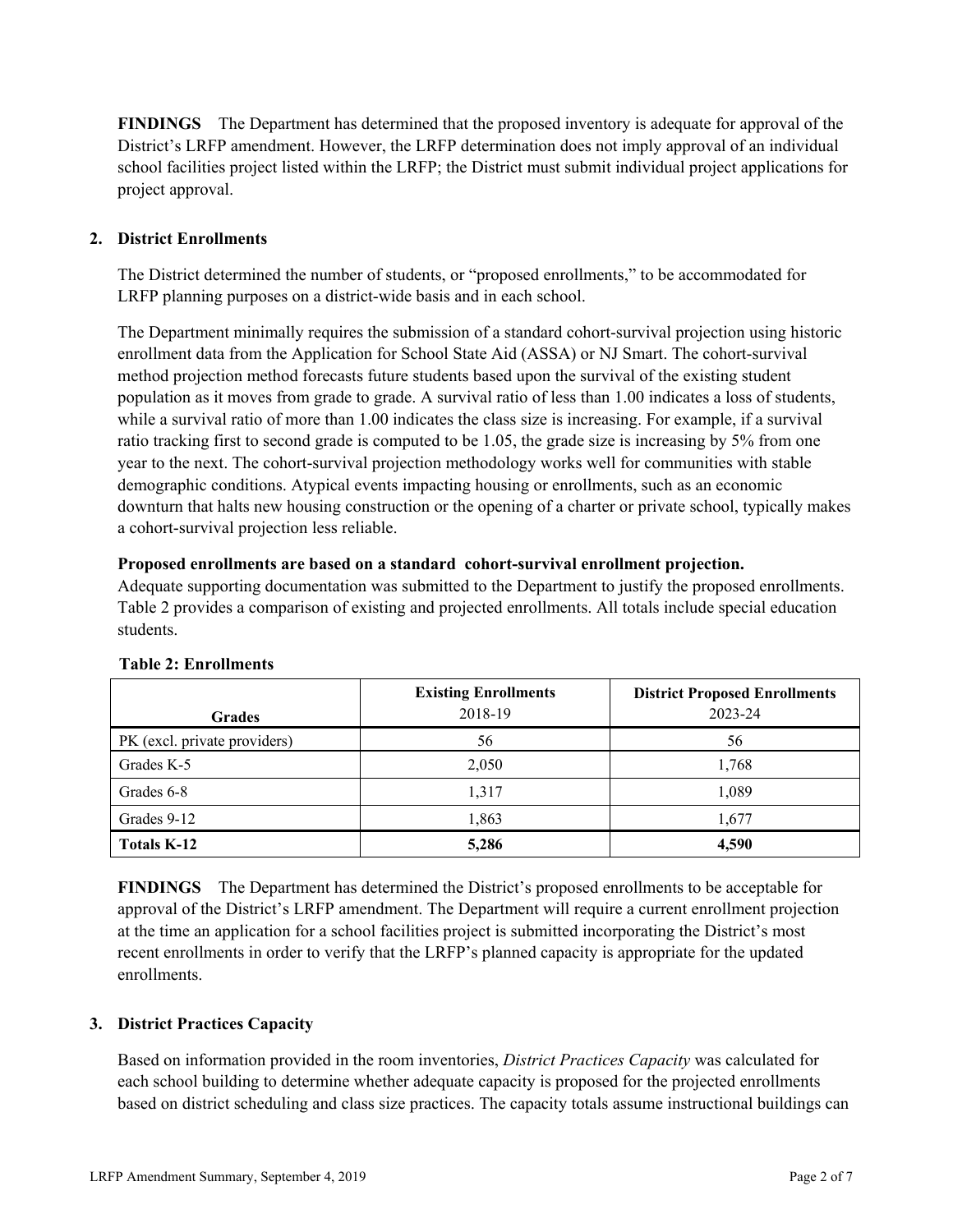be fully utilized regardless of school sending areas, transportation, and other operational issues. The calculations only consider district-owned buildings and long-term leases; short term leases and temporary buildings are excluded. A capacity utilization factor of 90% for classrooms serving grades K-8 and 85% for classrooms serving grades 9-12 is applied in accordance with the FES. No capacity utilization factor is applied to preschool classrooms.

In certain cases, districts may achieve adequate District Practices Capacity to accommodate enrollments but provide inadequate square feet per student in accordance with the FES, resulting in educational adequacy issues and "Unhoused Students." Unhoused students are considered in the "Functional Capacity" calculations used to determine potential State support for school facilities projects and are analyzed in Section 4.

Table 3 provides a summary of proposed enrollments and existing and proposed District-wide capacities. Detailed information can be found in the LRFP website reports titled *FES and District Practices Capacity Report, Existing Rooms Inventory Report, and Proposed Rooms Inventory Report.*

| <b>Grades</b>          | <b>Proposed</b><br><b>Enrollments</b> | <b>Existing</b><br><b>District</b><br><b>Practices</b><br>Capacity | <b>Existing</b><br>Deviation* | <b>Proposed</b><br><b>District</b><br><b>Practices</b><br>Capacity | <b>Proposed</b><br>Deviation* |
|------------------------|---------------------------------------|--------------------------------------------------------------------|-------------------------------|--------------------------------------------------------------------|-------------------------------|
| Elementary (PK-5)      | 1.824                                 | 1,880.40                                                           | 56.40                         | 1.880.40                                                           | 56.40                         |
| Middle $(6-8)$         | 1,089                                 | 1,128.60                                                           | 39.60                         | 1,128.60                                                           | 39.60                         |
| High $(9-12)$          | 1,677                                 | 1,683.00                                                           | 6.00                          | 1,764.60                                                           | 87.60                         |
| <b>District Totals</b> | 4,590                                 | 4,692.00                                                           | 102.00                        | 4,773.60                                                           | 183.60                        |

**Table 3: District Practices Capacity Analysis**

*\* Positive numbers signify surplus capacity; negative numbers signify inadequate capacity. Negative values for District Practices capacity are acceptable for approval if proposed enrollments do not exceed 100% capacity utilization.*

Considerations:

- Based on the proposed enrollments and existing room inventories, the District is projected to have inadequate capacity for the following grade groups, assuming all school buildings can be fully utilized: n/a
- Adequate justification has been provided by the District if the proposed capacity for a school significantly deviates from the proposed enrollments. Generally, surplus capacity is acceptable for LRFP approval if additional capacity is not proposed through new construction.

**FINDINGS**The Department has determined that proposed District capacity, in accordance with the proposed enrollments, is adequate for approval of the District's LRFP amendment. The Department will require a current enrollment projection at the time an application for a school facilities project is submitted, incorporating the District's most recent Fall Enrollment Report, in order to verify that the LRFP's planned capacity meets the District's updated enrollments.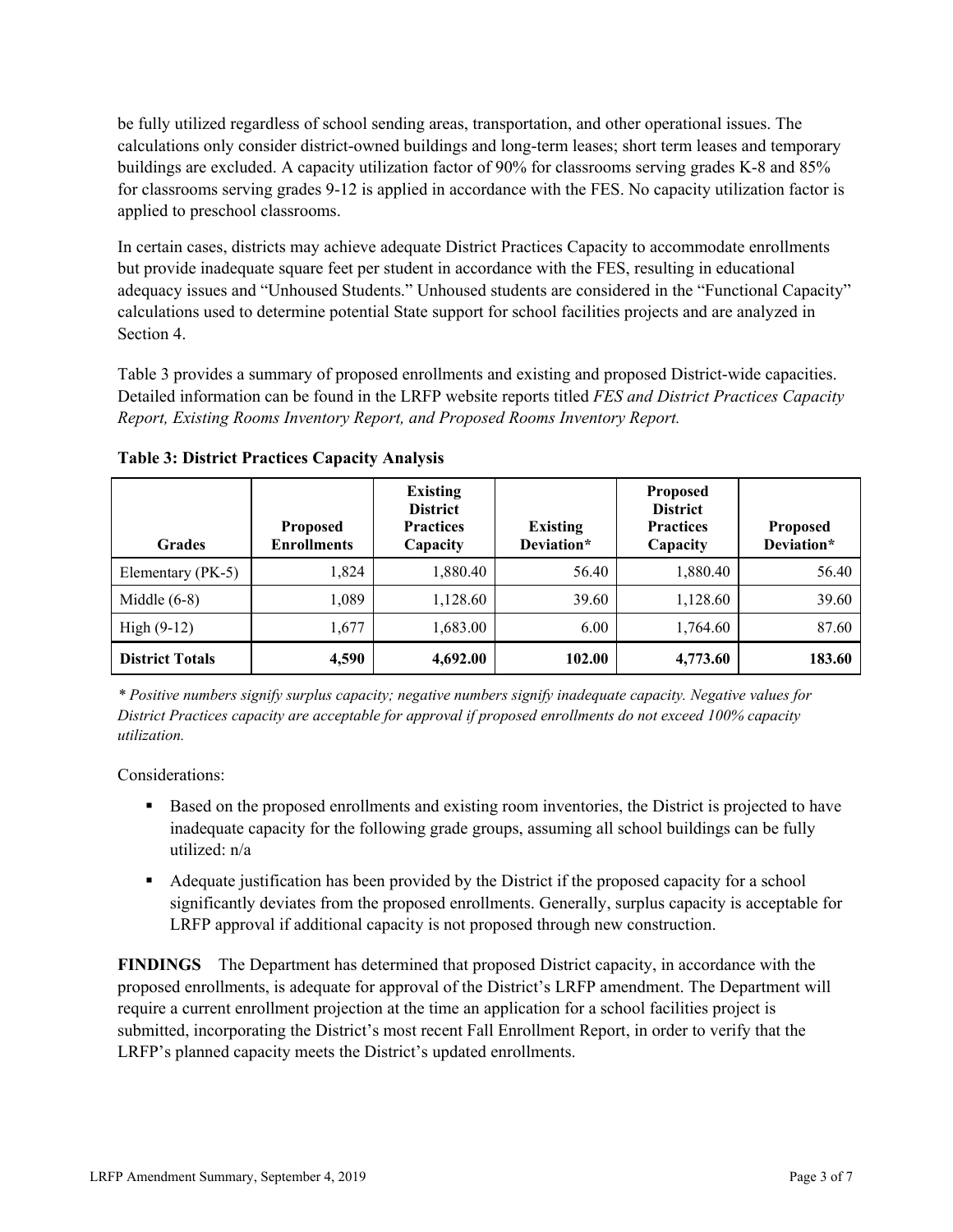### **4. New Construction Funding Eligibility**

*Functional Capacity* was calculated and compared to the proposed enrollments to provide a preliminary estimate of Unhoused Students and new construction funding eligibility.

*Functional Capacity* is the adjusted gross square footage of a school building *(total gross square feet minus excluded space)* divided by the minimum area allowance per full-time equivalent student for the grade level contained therein. *Unhoused Students* is the number of students projected to be enrolled in the District that exceeds the Functional Capacity of the District's schools pursuant to N.J.A.C. 6A:26-2.2(c). *Excluded Square Feet* includes (1) square footage exceeding the FES for any pre-kindergarten, kindergarten, general education, or self-contained special education classroom; (2) grossing factor square footage *(corridors, stairs, mechanical rooms, etc.)* that exceeds the FES allowance, and (3) square feet proposed to be demolished or discontinued from use. Excluded square feet may be revised during the review process for individual school facilities projects.

Table 4 provides a preliminary assessment of the Functional Capacity, Unhoused Students, and Estimated Maximum Approved Area for Unhoused Students for each FES grade group. The calculations exclude temporary facilities and short-term leased buildings. School buildings proposed for whole or partial demolition or reassignment to a non-school use are excluded from the calculations pending project application review. If a building is proposed to be reassigned to a different school, the square footage is applied to the proposed grades after reassignment. Buildings that are not assigned to a school are excluded from the calculations. In addition, only preschool students eligible for state funding (former ECPA students) are included. Detailed information concerning the calculations can be found in the *Functional Capacity and Unhoused Students Report* and the *Excluded Square Footage Report.*

|                                                | $PK/K-5$ | $6-8$    | $9-12$   | <b>Total</b> |
|------------------------------------------------|----------|----------|----------|--------------|
| PK Eligible Students/K-12 Proposed Enrollments | 1,824    | 1,089    | 1,677    |              |
| FES Area Allowance (SF/student)                | 125.00   | 134.00   | 151.00   |              |
| <b>Prior to Completion of Proposed Work:</b>   |          |          |          |              |
| <b>Existing Gross Square Feet</b>              | 315,224  | 162,713  | 297,158  | 775,095      |
| <b>Adjusted Gross Square Feet</b>              | 289,085  | 152,681  | 268,197  | 709,962      |
| <b>Adjusted Functional Capacity</b>            | 2,312.68 | 1,139.41 | 1,776.14 |              |
| Unhoused Students                              | 0.00     | 0.00     | 0.00     |              |
| Est. Max. Area for Unhoused Students           | 0.00     | 0.00     | 0.00     |              |
| <b>After Completion of Proposed Work:</b>      |          |          |          |              |
| Gross Square Feet                              | 315,224  | 162,713  | 305,788  | 783,725      |
| New Gross Square Feet                          | $\theta$ | $\theta$ | 8,630    | 8,630        |
| Adjusted Gross Square Feet                     | 289,085  | 152,681  | 276,827  | 718,592      |
| <b>Functional Capacity</b>                     | 2,312.68 | 1,139.41 | 1,833.29 |              |
| Unhoused Students after Construction           | 0.00     | 0.00     | 0.00     |              |
| Est. Max. Area Remaining                       | 0.00     | 0.00     | 0.00     |              |

**Table 4: Estimated Maximum Approved Area for Unhoused Students**

Facilities used for non-instructional or non-educational purposes are ineligible for State support under the Act. However, projects for such facilities shall be reviewed by the Department to determine whether they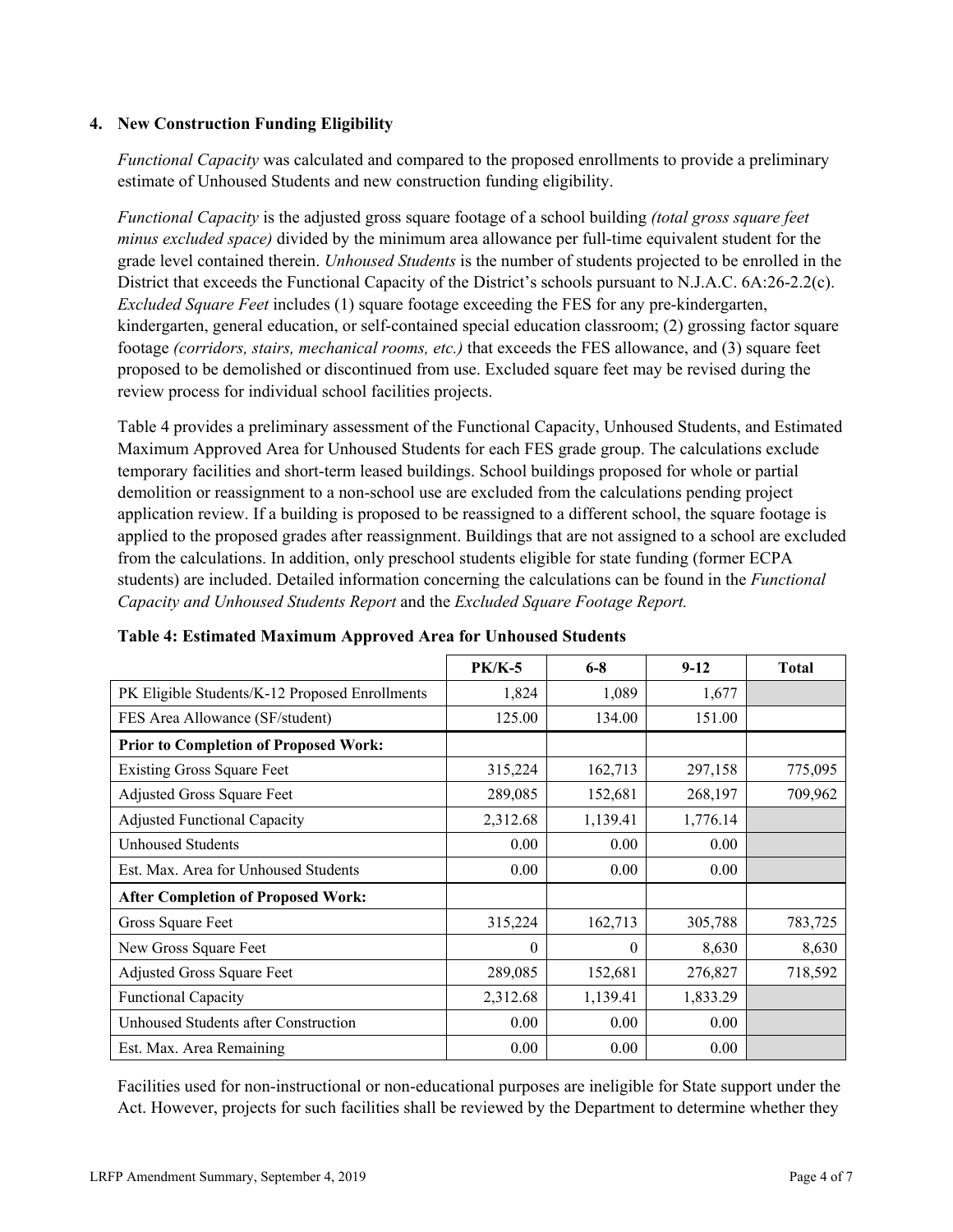are consistent with the District's LRFP and whether the facility, if it is to house students (full or part time) conforms to educational adequacy requirements. These projects shall conform to all applicable statutes and regulations.

Estimated costs represented in the LRFP by the District are for capital planning purposes only. The estimates are not intended to represent preliminary eligible costs or final eligible costs of approved school facilities projects.

Considerations:

- The District does not have approved projects pending completion, as noted in Section 1, that impact the Functional Capacity calculations.
- The Functional Capacity calculations *exclude* square feet proposed for demolition or discontinuation for the following FES grade groups and school buildings pending a feasibility study and project review: n/a.
- Based on the preliminary assessment, the District has Unhoused Students prior to the completion of proposed work for the following FES grade groups: n/a.
- New construction is proposed for the following FES grade groups: 9-12.
- **Proposed new construction exceeds the estimated maximum area allowance for Unhoused** Students prior to the completion of the proposed work for the following grade groups: 9-12.
- The District, based on the preliminary LRFP assessment, will not have Unhoused Students after completion of the proposed LRFP work. If the District is projected to have Unhoused Students, adequate justification has been provided to confirm educational adequacy in accordance with Section 6 of this determination.

**FINDINGS** Functional Capacity and Unhoused Students calculated in the LRFP are preliminary estimates. Preliminary Eligible Costs (PEC) and Final Eligible Costs (FEC) will be included in the review process for specific school facilities projects. A feasibility study undertaken by the District is required if building demolition or replacement is proposed per N.J.A.C. 6A:26-2.3(b)(10).

## **5. Proposed Work**

The District assessed program space, capacity, and physical plant deficiencies to determine corrective actions. Capital maintenance, or *"system actions,"* address physical plant deficiencies due to operational, building code, and /or life cycle issues. Inventory changes, or *"inventory actions,*" add, alter, or eliminate sites, site amenities, buildings, and/or rooms.

The Act (N.J.S.A. 18A:7G-7b) provides that all school facilities shall be deemed suitable for rehabilitation unless a pre-construction evaluation undertaken by the District demonstrates to the satisfaction of the Commissioner that the structure might pose a risk to the safety of the occupants even after rehabilitation or that rehabilitation is not cost-effective. Pursuant to N.J.A.C. 6A:26-2.3(b)(10), the Commissioner may identify school facilities for which new construction is proposed in lieu of rehabilitation for which it appears from the information presented that new construction is justified, provided, however, that for such school facilities so identified, the District must submit a feasibility study as part of the application for the specific school facilities project. The cost of each proposed building replacement is compared to the cost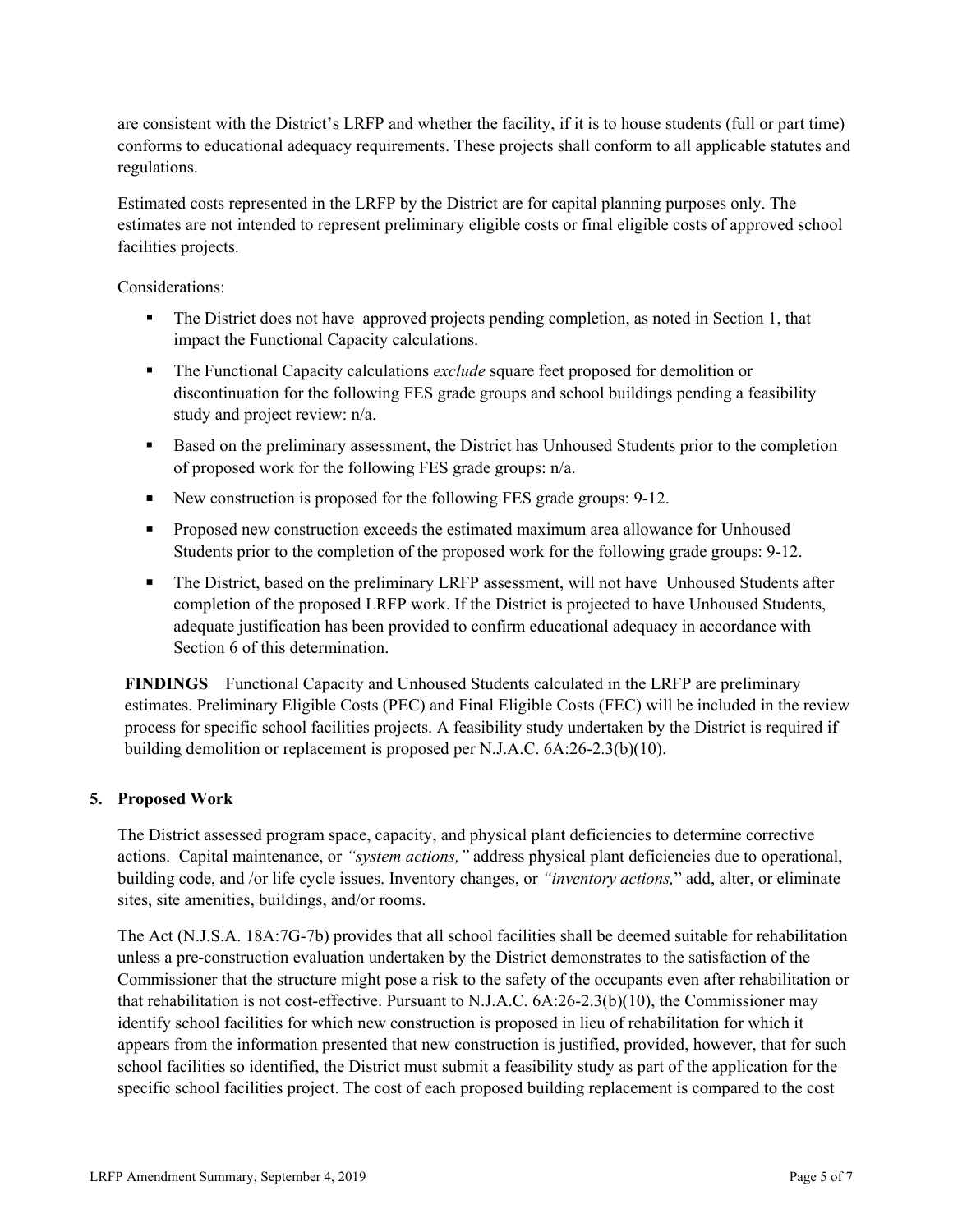of additions or rehabilitation required to eliminate health and safety deficiencies and to achieve the District's programmatic model.

Table 5 lists the scope of work proposed for each school based on the building(s) serving their student population. Proposed inventory changes are described in the LRFP website reports titled *"School Asset Inventory Report and "Proposed Room Inventory Report."* Information concerning proposed systems work, or capital maintenance can be found in the "LRFP Systems Actions Summary Report".

With the completion of the proposed work, the following schools are proposed to be eliminated: n/a; the following schools are proposed to be added: n/a.

| <b>Proposed Scope of Work</b>                                                                  | <b>Applicable Schools</b>                                                                                               |
|------------------------------------------------------------------------------------------------|-------------------------------------------------------------------------------------------------------------------------|
| Renovation only (no new construction)                                                          |                                                                                                                         |
| System actions only (no inventory actions)                                                     | Cedar Hill (070), Liberty Corner (080), Mount<br>Prospect (100), Oak Street School (060),<br>William Annin Middle (055) |
| Existing inventory actions only (no systems actions)                                           | n/a                                                                                                                     |
| Systems and inventory changes                                                                  | n/a                                                                                                                     |
| New construction                                                                               |                                                                                                                         |
| Building addition only (no systems or existing inventory actions)                              | n/a                                                                                                                     |
| Renovation and building addition (system, existing inventory,<br>and new construction actions) | Ridge High (050)                                                                                                        |
| New building on existing site                                                                  | n/a                                                                                                                     |
| New building on new or expanded site                                                           | n/a                                                                                                                     |
| Site and building disposal (in addition to above scopes)                                       |                                                                                                                         |
| Partial building demolition                                                                    | n/a                                                                                                                     |
| Whole building demolition                                                                      | n/a                                                                                                                     |
| Site and building disposal or discontinuation of use                                           | n/a                                                                                                                     |

#### **Table 5. School Building Scope of Work**

**FINDINGS** The Department has determined that the proposed work is adequate for approval of the District's LRFP amendment. However, Department approval of proposed work in the LRFP does not imply the District may proceed with a school facilities project. The District must submit individual project applications with cost estimates for Department project approval. Both school facilities project approval and other capital project review require consistency with the District's approved LRFP.

## **6. Proposed Room Inventories and the Facilities Efficiency Standards**

The District's proposed school buildings were evaluated to assess general educational adequacy in terms of compliance with the FES area allowance pursuant to N.J.A.C. 6A:26-2.2 and 2.3.

District schools proposed to provide less square feet per student than the FES after the completion of proposed work as indicated in Table 5 are as follows: n/a

**FINDINGS** The Department has determined that the District's proposed room inventories are adequate for LRFP approval. If school(s) are proposed to provide less square feet per student than the FES area allowance, the District has provided justification indicating that the educational adequacy of the facility